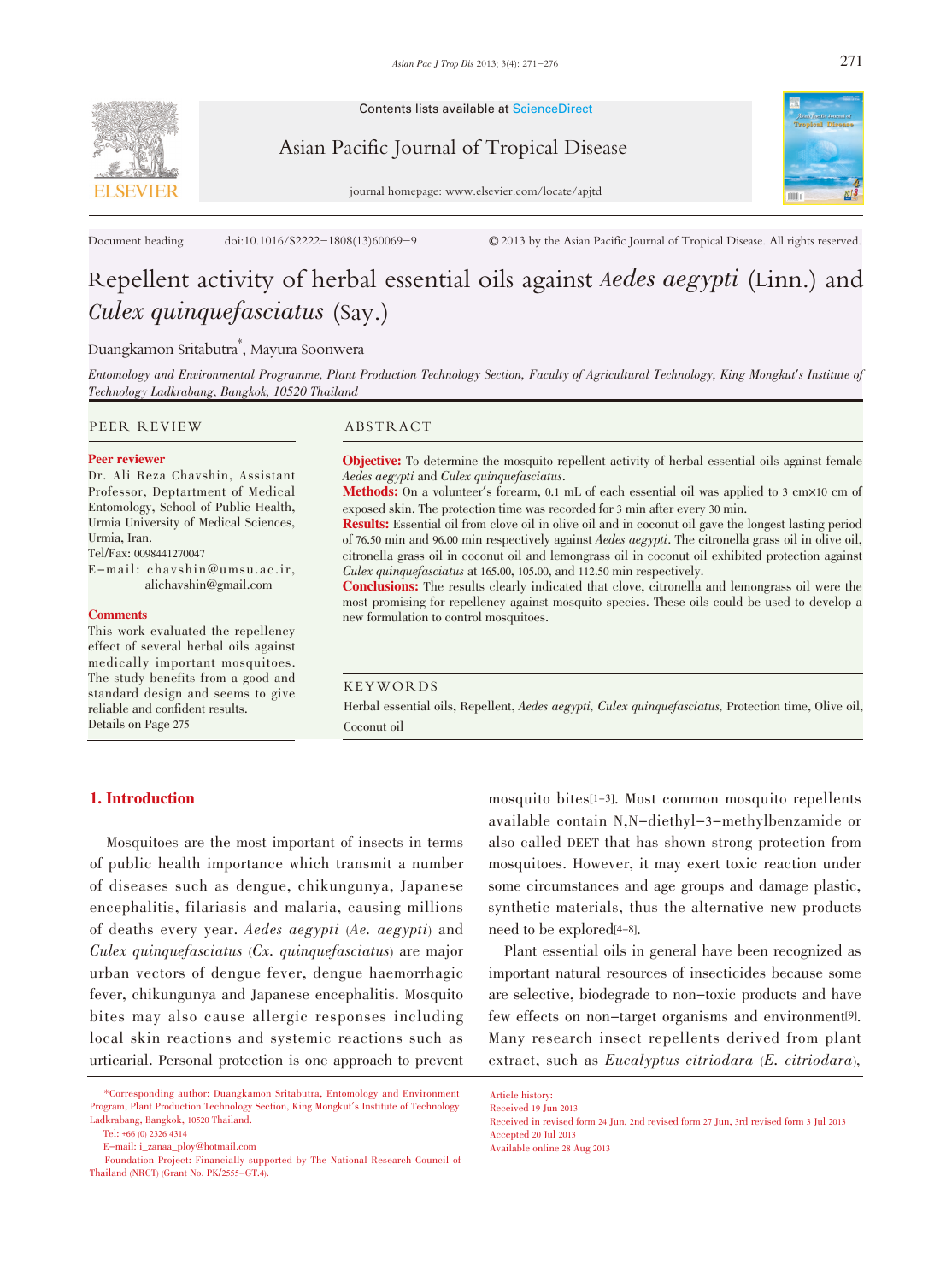Syzygium aromaticum, Cymbopogon nardus, Cymbopogon citratus (C. citratus), Curcuma longa, Zingiber officinale (Z. officinale), Azadirachta indica, Ageratum houstonianum, Pogostemon cablin, Albizzia amara, Ocimum basilicum, Zanthoxylum piperitum, Anethum graveolens, Kaempferia galangal, Aristolochia bracteata, Cardiospermum halicacabum, Clausena anisata and Vetiveria zizanioides, have been studied as possible mosquito repellents and have demonstrated good efficacy against Aedes spp., Culex spp. and Anopheles spp[4,10-22].

In the present, most insecticides are non-selective and can be harmful to other organisms and environment. There is a need to develop new formulations for controlling mosquitoes in an environmentally safer way, using biodegradable and target-specific insecticides against them[23-24]. Therefore, the present study aimed to investigate the mosquito repellent of eight essential oils: Cananga odorata (C. odorata), Syzygium aromaticum, Z. officinale, C. citratus, Cymbopogon nardus, E. citriodara, Citrus reticulate and Ocimum basilicum against Ae. aegypti and Cx. quinquefasciatus.

# 2. Materials and methods

# 2.1. Plant materials

The plant materials were collected from C. odorata Hook. f. & Th. (ylang-ylang flowers), Syzygium aromaticum (L.) Merr. & L.M.Perry (clove flowers), Z. officinale Roscoe. (Ginger rhizome), C. citratus (DC.) Staph. (lemongrass stems), Cymbopogon nardus (Linn.)Rendle (citronella grass stems), E. citriodara Hook. (eucalyptus leaves), Citrus reticulate Blanco. (orange peels) and Ocimum basilicum Linn.

#### Table 1

List of repellents tested in this study.

(sweet basil leaves). Each plant material was extracted for essential oils by steam distillation. All formulations were kept at room temperature before testing (Table 1).

# 2.2. Mosquitoes

All two species of mosquitoes (Ae. aegypti and Cx. quinquefasciatus) were reared in the laboratory of the Plant Production Technology Section, Faculty of Agricultural Technology, King Mongkut's Institute of Technology Ladkrabang (KMITL), Bangkok. Collecting eggs of Ae. aegypti and Cx. quinquefasciatus were hatched in plastic trays (24 cm $\times$ 33 cm $\times$ 5.5 cm), which contained tap water. The hatched larvae were held in plastic trays and larval diet with fish food was added to each tray. Newly emerged pupae were transferred to screen cage (size 30 cm $\times$ 30 cm伊30 cm) and emerged as adults. Adults continuously provided with 5% glucose solution in water soaked on cotton pads. In this study, 5 to 7 day-old female mosquitoes were starved only by providing them water for 8 h.

# 2.3. Repellent activity

Volunteers for testing are students of the Plant Production Technology Section, Faculty of Agricultural Technology, KMITL, and test times was determined by normal feeding times for each mosquito species. The Ae. aegypti testing time was between 8.00 am to 4.00 pm, while the Cx. quinquefasciatus testing time was 6.00 pm to 12.00 pm.

Before application of the repellents, the arms of three human volunteers were washed and cleaned thoroughly with distilled water. Both arms were covered with rubber sleeve with a window area of 3 cm×10 cm. On the ventral

| List of repellents tested in this study. |             |                                     |
|------------------------------------------|-------------|-------------------------------------|
| Common name/Scientific name              | Plant used  | Formulation $(10\%)$                |
| Ylang-ylang $(C. odorata)$               | Flower      | ylang-ylang oil in olive oil        |
| Clove $(Syzyzium$ aromaticum)            | Flower      | clove oil in olive oil              |
| Ginger $(Z.$ officinale)                 | Rhizome     | ginger oil in olive oil             |
| Lemongrass $(C.$ citratus)               | <b>Stem</b> | lemongrass oil in olive oil         |
| Citronella grass $(Cymbopogon \ nardus)$ | <b>Stem</b> | citronella grass oil in olive oil   |
| Eucalyptus $(E. \, citriodara)$          | Leave       | eucalyptus oil in olive oil         |
| Orange (Citrus reticulate)               | Peel        | orange oil in olive oil             |
| Sweet basil (Ocimum basilicum)           | Leave       | sweet basil oil in olive oil        |
| Ylang-ylang $(C. odorata)$               | Flower      | ylang-ylang oil in coconut oil      |
| Clove $(Syzygium$ aromaticum)            | Flower      | clove oil in coconut oil            |
| Ginger $(Z.$ officinale)                 | Rhizome     | ginger oil in coconut oil           |
| Lemongrass $(C.$ citratus)               | <b>Stem</b> | lemongrass oil in coconut oil       |
| Citronella grass $(Cymbopogon \ nardus)$ | <b>Stem</b> | citronella grass oil in coconut oil |
| Eucalyptus $(E. \, citriodara)$          | Leave       | eucalyptus oil in coconut oil       |
| Orange (Citrus reticulate)               | Peel        | orange oil in coconut oil           |
| Sweet basil (Ocimum basilicum)           | Leave       | sweet basil oil in coconut oil      |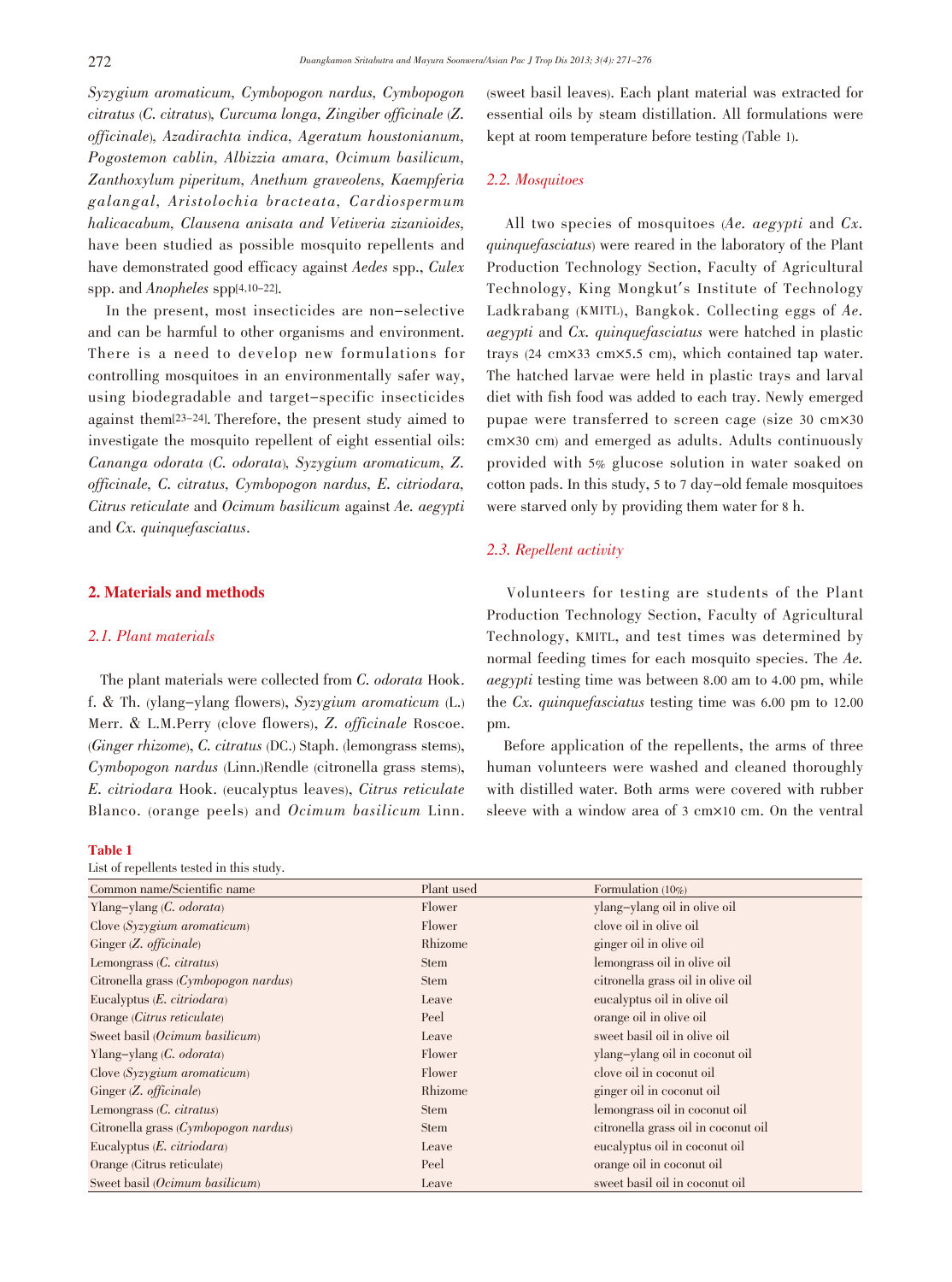part of forearm, the left arm for treatment and the right arm for control. A total of 0.1 mL of test repellent was applied to the treatment area of left forearm of each volunteer and used the olive oil and coconut oil as a negative control and Kor Yor 15 ® insect repellent lotion (containing DEET 25.63%) as a positive control. After applying the test repellent, the volunteer was instructed not to rub, touch or wet the treated forearm. The right forearm, which acted as a control was not treated and was exposed for up to 30 seconds to mosquito cage  $(30 \text{ cm} \times 30 \text{ cm} \times 30 \text{ cm})$  contained 250 nulliparous female mosquitoes (5 to 7 day-old). If at least two mosquitoes landed on or bit the arm, the repellency test was then continued. The test continued unit as least two bites occurred in a three-minute period. If no mosquitoes bit or landed during the three-minute period, the arm was withdrawn from the cage. The repellency test period was carried out every 30 min until fewer than 2 mosquitoes bit or land during the three-minute study period at which time the repellency test was stopped. The time between application of the repellents was recorded as the protection time.

For comparison, a percentage of mosquito biting was calculated for each test using the following formula[25-26]:

$$
\% \text{ Biting} = \frac{B}{250} \times 100
$$

Where B is the total number of biting by the end of the test. The test was carried out 3 times per sample.

# 2.4. Statistical analysis

The mean protection time was used to compare the eight essential oils. Differences in significance were analyzed by one-way analysis of variance (ANOVA) and Duncan's multiple comparisons by SPSS for Windows.

# 3. Results

The results of the protection time and the biting percentage of essential oils in olive oil against Ae. aegypti and Cx. quinquefasciatus are shown in Table 2. There were

#### Table 2

Protection time for each repellent in the olive oil group against Ae. aegypti and Cx. quinquefasciatus and biting percentage.

| Repellents                                   | Protection time (min)            |                                 | Biting percentage $(\% )$ |                      |
|----------------------------------------------|----------------------------------|---------------------------------|---------------------------|----------------------|
|                                              | Ae. aegypti                      | $Cx.$ quinque fasciatus         | Ae. aegypti               | Cx. quinquefasciatus |
| Ylang-ylang oil                              | $48.00 \pm 18.00$ <sup>bcd</sup> | $84.00 \pm 18.00$ <sup>cd</sup> | $1.40 \pm 0.90$           | $1.40 \pm 0.69$      |
| Clove                                        | $76.50\pm3.00^{\rm b}$           | $57.00 \pm 25.46$ <sup>ed</sup> | $1.25 \pm 1.48$           | $1.25 \pm 0.25$      |
| Ginger                                       | $51.75 \pm 7.97$ <sup>bcd</sup>  | $102.00 \pm 23.24$ <sup>c</sup> | $0.80 \pm 0.88$           | $3.60 \pm 0.20$      |
| Lemongrass                                   | $59.25 \pm 27.86$ <sup>bc</sup>  | $97.50 \pm 34.07$ <sup>c</sup>  | $1.00 \pm 0.70$           | $1.00 \pm 0.23$      |
| Citronella grass                             | $54.75 \pm 21.27$ <sup>bc</sup>  | $165.00\pm103.92^{\mathrm{b}}$  | $1.20 \pm 0.21$           | $1.20 \pm 0.56$      |
| Eucalyptus                                   | $51.75 \pm 25.50$ <sup>bcd</sup> | $67.50 \pm 42.53$ <sup>ed</sup> | $1.50 \pm 0.57$           | $1.50 \pm 0.60$      |
| Orange                                       | $30.75 \pm 19.50$ <sup>cd</sup>  | $81.75 \pm 30.63$ <sup>ed</sup> | $1.75 \pm 1.29$           | $1.75 \pm 1.32$      |
| Sweet basil                                  | $41.25 \pm 23.67$ <sup>cd</sup>  | $97.50 \pm 9.00^{\circ}$        | $1.40 \pm 1.07$           | $1.40 \pm 0.51$      |
| Olive oil (negative control)                 | $21.00 \pm 0.00$ <sup>d</sup>    | $25.50\pm9.00^{\circ}$          | $0.90 \pm 0.69$           | $0.90 \pm 0.23$      |
| Kor Yor $15^{\circ\circ}$ (positive control) | $433.00 \pm 19.80^a$             | $421.00 \pm 12.65$ <sup>a</sup> | $0.80 \pm 0.20$           | $4.80 \pm 0.80$      |

Data are expressed as mean±SD. Mean in each column against each mosquito species followed by the difference letters are significantly different (P<0.05) by one-way ANOVA with Duncan's multiple range test (DMRT).

### Table 3

Protection time for each repellent in the coconut oil group against Ae. aegypti and Cx. quinquefasciatus and biting percentage.

| Repellents                                   | Protection time (min)            |                                 | Biting percentage (%) |                      |
|----------------------------------------------|----------------------------------|---------------------------------|-----------------------|----------------------|
|                                              | Ae. aegypti                      | $Cx.$ quinque fasciatus         | Ae. aegypti           | Cx. quinquefasciatus |
| Ylang-ylang oil                              | $63.00 \pm 8.49$ <sup>de</sup>   | $67.50 \pm 9.00$ <sup>cde</sup> | $0.93 \pm 0.18$       | $0.90 \pm 0.20$      |
| Clove                                        | $96.00 \pm 15.87^{\circ}$        | $85.50 \pm 19.21$ <sup>c</sup>  | $0.97 \pm 0.20$       | $0.97 \pm 0.20$      |
| Ginger                                       | $54.00 \pm 10.39$ <sup>e</sup>   | $66.00 \pm 10.39$ <sup>de</sup> | $0.97 \pm 0.20$       | $1.07 \pm 0.18$      |
| Lemongrass                                   | $87.00 \pm 8.50$ <sup>c</sup>    | $112.50 \pm 12.37^{\mathrm{b}}$ | $1.03 \pm 0.20$       | $0.93 \pm 0.18$      |
| Citronella grass                             | $82.50 \pm 17.23$ bed            | $105.00\pm8.49^{\rm b}$         | $1.03 \pm 0.20$       | $1.17 \pm 0.33$      |
| Eucalyptus                                   | $82.50 \pm 19.21$ <sup>bcd</sup> | $70.50 \pm 9.00$ <sup>cde</sup> | $0.93 \pm 0.18$       | $0.90 \pm 0.20$      |
| Orange                                       | $54.00 \pm 10.39$ <sup>e</sup>   | $54.00\pm6.00^{\circ}$          | $0.97 \pm 0.20$       | $1.03 \pm 0.20$      |
| Sweet basil                                  | $73.50 \pm 12.37$ <sup>cde</sup> | $84.00 \pm 10.39$ <sup>cd</sup> | $1.13 \pm 0.35$       | $1.03 \pm 0.20$      |
| Coconut oil (negative control)               | $33.00 \pm 8.49$ <sup>T</sup>    | $25.50\pm9.00$ <sup>I</sup>     | $1.17 \pm 0.33$       | $0.90 \pm 0.20$      |
| Kor Yor $15^{\circ\circ}$ (positive control) | $421.50 \pm 13.30^a$             | $425.50 \pm 19.00^a$            | $0.90 \pm 0.20$       | $0.97 \pm 0.20$      |

Data are expressed as mean±SD. Mean in each column against each mosquito species followed by the difference letters are significantly different (P<0.05) by one-way ANOVA with Duncan's multiple range test (DMRT).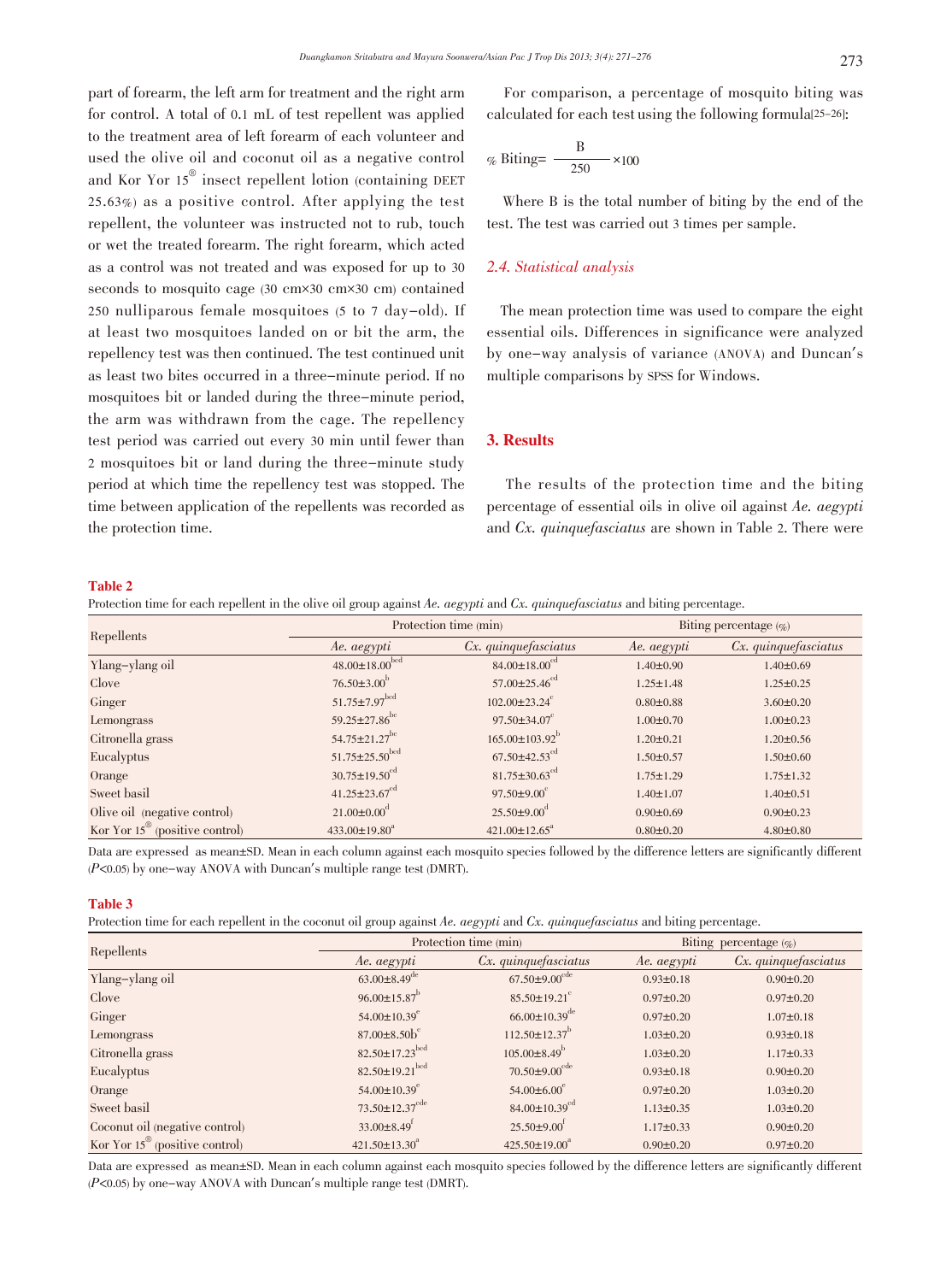significant differences in repellency among the repellents by mosquito species  $(P<0.05)$ . The clove oil repellent and citronella grass oil had the best efficiency against Ae. aegypti and Cx. quinquefasciatus, respectively in which the protection time were  $(76.50 \pm 3.00)$  and  $(165.00 \pm 103.92)$ min respectively. The essential oil of Z. officinale (ginger oil) and C. citratus (lemongrass oil) had the best efficiency against Ae. aegypti and Cx. quinquefasciatus, respectively in which the biting percentage were 0.80% and 1.00%, respectively.

Table 3 shows the repellency for the essential oils in coconut oil against Ae. aegypti and Cx. quinquefasciatus. There were significant differences in repellency among the mosquito species  $(P<0.05)$ . The clove oil had the best efficiency against Ae.  $aegypti$  [(96.00 $\pm$ 15.87) min protection time]. The lemongrass oil and citronella grass oil had the best efficiency against Cx. quinque fasciatus  $(112.50 \pm 37.00$ and  $(105.00\pm8.49)$  min protection time, respectively]. The protection time of eight herbal essential oils in coconut oil against Ae. aegypti was 54 to 96 min  $(0.90\% - 1.13\%)$ biting rate) and against Cx. quinquefasciatus was 54.00 to 112.50 min (0.90%-1.17% biting rate). The essential oil of C. odorata (ylang-ylang oil) exhibited good efficiency against Ae. aegypti in which the biting percentage was 0.93%. And essential oils of C. odorata (ylang-ylang oil) and E. citriodara (eucalyptus oil) exhibited good efficiency against  $Cx$ . quinque fasciatus in which both of the biting percentages were 0.90%.

The Thai Industrial Standards Institute (TISI) standard determines the repellency time against mosquitoes should be >2 h[27]. Some repellents provided nearly 2 h protection against Ae. aegypti and Cx. quinquefasciatus.

# 4. Discussion

The results of our study showed that the clove oil was effective against Ae. aegypti. The citronella grass oil and lemongrass oil were effective against Cx. quinquefasciatus. The results are similar with report by Tjahjani reported that the clove oil was the most effective against Aedes species (131 min protection time) and the citronella oil and clove oil were effective against Culex species (287 and 287 min protection time, respectively)[4]. Phasomkusulsil and Soonwera have reported that the lemongrass oil was effective against Ae. aegypti, Anopheles dirus and Cx. quinquefasciatus in which the protection time were 72, <sup>132</sup> and 84 min, respectively[28]. Sritabutra and Soonwera have reported that the lemongrass oil exhibited a high protection time of 98.66 and 98.00 min against Ae. aegypti and An. dirus, respectively<sup>[29]</sup>. The phytochemical constituent of clove and citronella oil are appreciable such as eugenol, citronellal, citronellol, geraniol, citral, α pinene and limonene. These constituents have properties to repellent activity of mosquitoes[30-32].

From the results, it showed that the herbal essential oils have a protection time less than Kor Yor 15 ® insect repellent lotion (containing DEET 25.63%). Therefore, it may be improved by developing a formulation that would prolong the time of constituents of the oil on the skin. Many researchers have demonstrated improved repellency of repellent products after formulation with a base or fixative materials such as report from Songkro et al., who also reported that effect of glucam P-20, vanillin and fixolide on the mosquito repellent property of citronella oil lotions and found that the lotion containing emulwax and 5% vanillin was the most effective repellent[33]. It provided the longest protection time of 4.8 h, while the lotion containing emulwax and 2.5% glucam P-20 had the shortest protection time of <sup>1</sup> h. Kongkaew et al. have reported that the combination of citronella oil and vanillin provided complete repellency at least <sup>3</sup> h in Anopheles and Culex mosquitoes, a combination of citronella oil and vanillin product demonstrated a comparable protection time against DEET<sup>[34]</sup>. Kim *et al.* have reported that the combination of lemongrass oil, xanthoxylum oil and vanillin (1:3:1, v:vo:w) provided 270 min of complete protection time compared with 15% N,N-diethyl-3-methylbenzamide (247.5 min of complete protection time)[35].

The results of this study clearly demonstrated that clove oil, citronella oil and lemongrass oil had high potency to control two species of vector mosquitoes. Hence, the results may contribute to a reduction in the application of chemical in mosquito repellents, which in turn increases the opportunity for natural product for control of vectorborne disease. Further studies on identification of active compounds, toxicity and field trials are needed to recommend the active fraction of these plant extracts for development of eco-friendly for control insect vectors.

# Conflict of interest statement

We declare that we have no conflict of interest.

# Acknowledgements

This study was financially supported by The National Research Council of Thailand (NRCT) (Grant No. PK/2555- GT.4). The authors are grateful to Entomology and Environmental Program, Department of Plant Production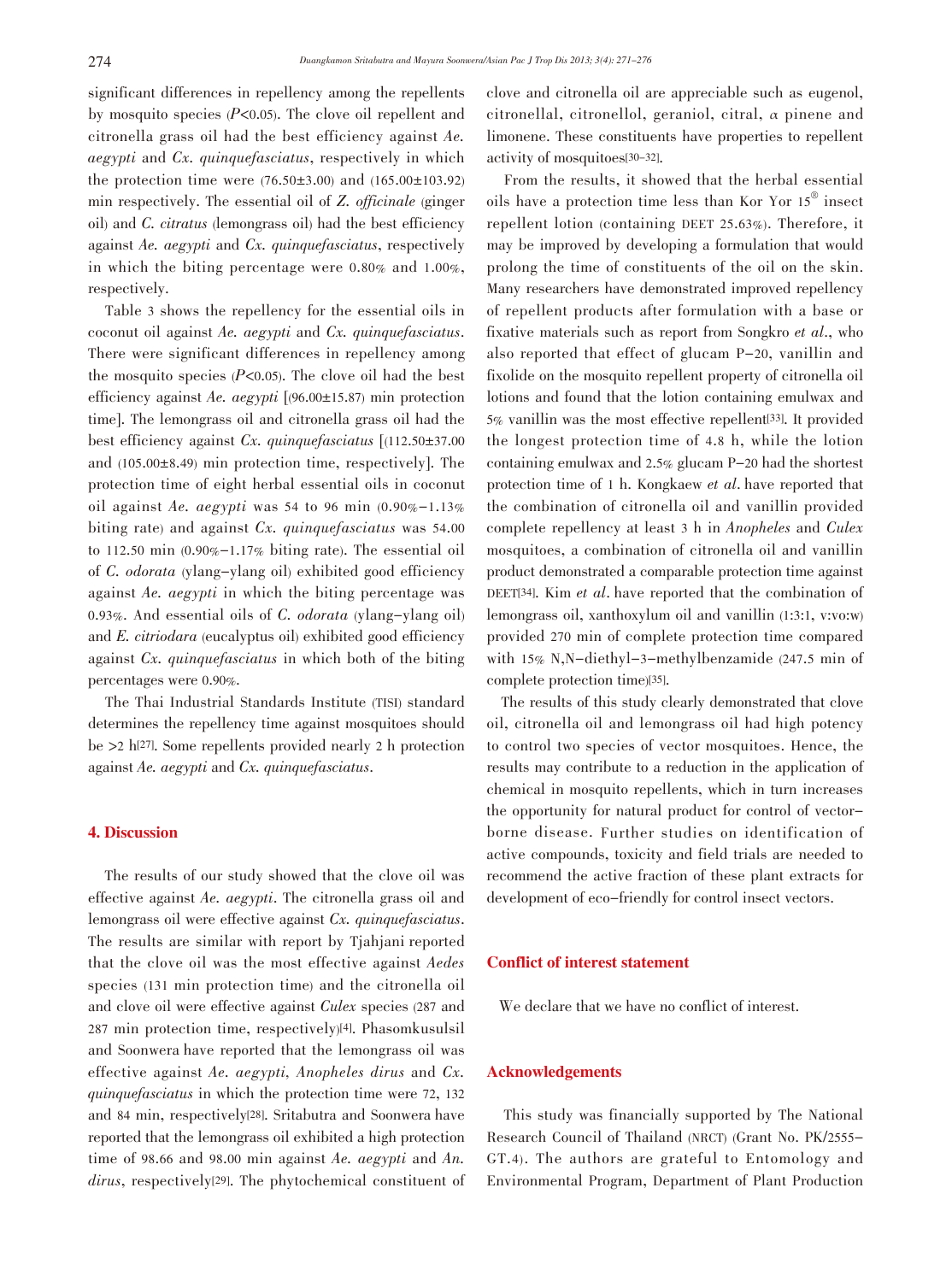Technology, Faculty of Agricultural Technology, King Mongkut's Institute of Technology Ladkrabang, Bangkok, Thailand and the Department of Medicinal Entomology, Faculty of Tropical Medicine, Mahidol University, Bangkok, Thailand for providing the eggs of Ae. aegypti and Cx. quinquefasciatus.

# **Comments**

# Background

Mosquitoes (especially members of the genus Anopheles, Culex, Aedes, etc.) play a notable role in the transmission of several diseases and lead to more than one million death annually. Several control measures have been developed against them to reduce their contact with their blood donors.

Using natural plant-derived extracts as repellent agents against vector species of mosquitoes will be useful as a complementary control method.

# Research frontiers

This study has evaluated the repellency effect of several plant-derived extracts against two most important disease vectors (Ae. aegypti and Cx. quinquefasciatus).

# Related reports

Several studies focused on the repellency effect of plant oils against insects especially mosquitoes (Culicidae). The aims of all studies are to find suitable plant extracts and develop their using as a part of mosquitoes and their transmitted diseases.

# Innovations & breakthroughs

This work has used a standard and reliable method to determine the repellency effect and lasting period of several natural plant-derived oils against two mosquito species. Also the authors tried to give a comprehensive literature review and comparison among different studies and their results.

# Applications

The results of the present study and related works will help to improve our knowledge in the field of repellency of natural oils against medically important mosquitoes. Also one-step toward studies which define the chemical properties of these herbal extracts and their effective parts, will lead to gather good understanding of their mode of action. The final desired step will be the application of herbal oils as a complementary part of vector control programs which reduce the contact between host and the blood-feeding vectors.

# Peer review

This work evaluated the repellency effect of several herbal oils against medically important mosquitoes. The study benefits from a good and standard design and seems to give reliable and confident results. Using insecticides to control the mosquitoes leads to various raising environmental problems and on the other hand, resistance of mosquitoes to different classes of synthetic chemicals, has complicated the problematic situation. Efforts like present study are valuable and in a step by step process, will lead to complete the finding, evaluation and application of natural plant-derived compounds puzzle as a complementary and effective part of vector control programs.

# References

- [1] Senthilkumar A, Venkatesalu V. Larvicidal potential of Acorus calamus L. essential oil against filarial vector mosquito Culex quinquefasciatus (Diptera:Culicidae). Asian Pac J Trop Dis 2012; 4: 324-326.
- [2] Sakulku U, Nuchuchua O, Uawongyart N, Puttipipatkhachorn S, Soottitantawat A, Ruktanonchai U. Characterization and mosquito repellent activity of citronella oil nanoemulsion. Int J Pharmaceut 2009; 372: 105-111.
- [3] Ponlawat A, Scott JG, Harrington LC. Insecticide susceptibility of Aedes aegypti and Aedes albopictus across Thailand. J Med Entomol 2005; 42(5): 821-825.
- [4] Tjahjani S. Efficacy of several essential oils as Culex and Aedes repellents. Proc ASEAN Congr Trop Med Parasitol 2008; 3: 33- 37.
- [5] Chio EH, Yang EC. A bioassay for natural insect repellents. J Asia Pac Entomol 2008; 11: 225-227.
- [6] Masetti A, Maini S. Arm in cage tests to compare skin repellents against bites of Aedes albopictus. B Insectol 2006; 59(2): 157-160.
- [7] Webb C, Russell RC. Evaluation of two 80% DEET formulations of bushman insect repellent against Aedes aegypti mosquitoes in laboratory trials. Institute of Clinical Pathology and Medical Research; 2006. [Online] Available from: http//: www.bushmanrepellent.com [Accessed on 21st February, 2013]
- [8] Revay EE, Junnila A, Xue RD, Kline DL, Bernier UR, Kravchenko VD, et al. Evaluation of commercial products for personal protection against mosquitoes. Acta Tropica 2012; 125(2): 226-230.
- [9] Pavela R. Larvicidal property of essential oils against Culex quinquefasciatus Say. (Diptera:Culicidae). Ind Crop Prod 2009; 30: 311-315.
- [10] Sophia N, Pandian RS. Screening of the efficacy of